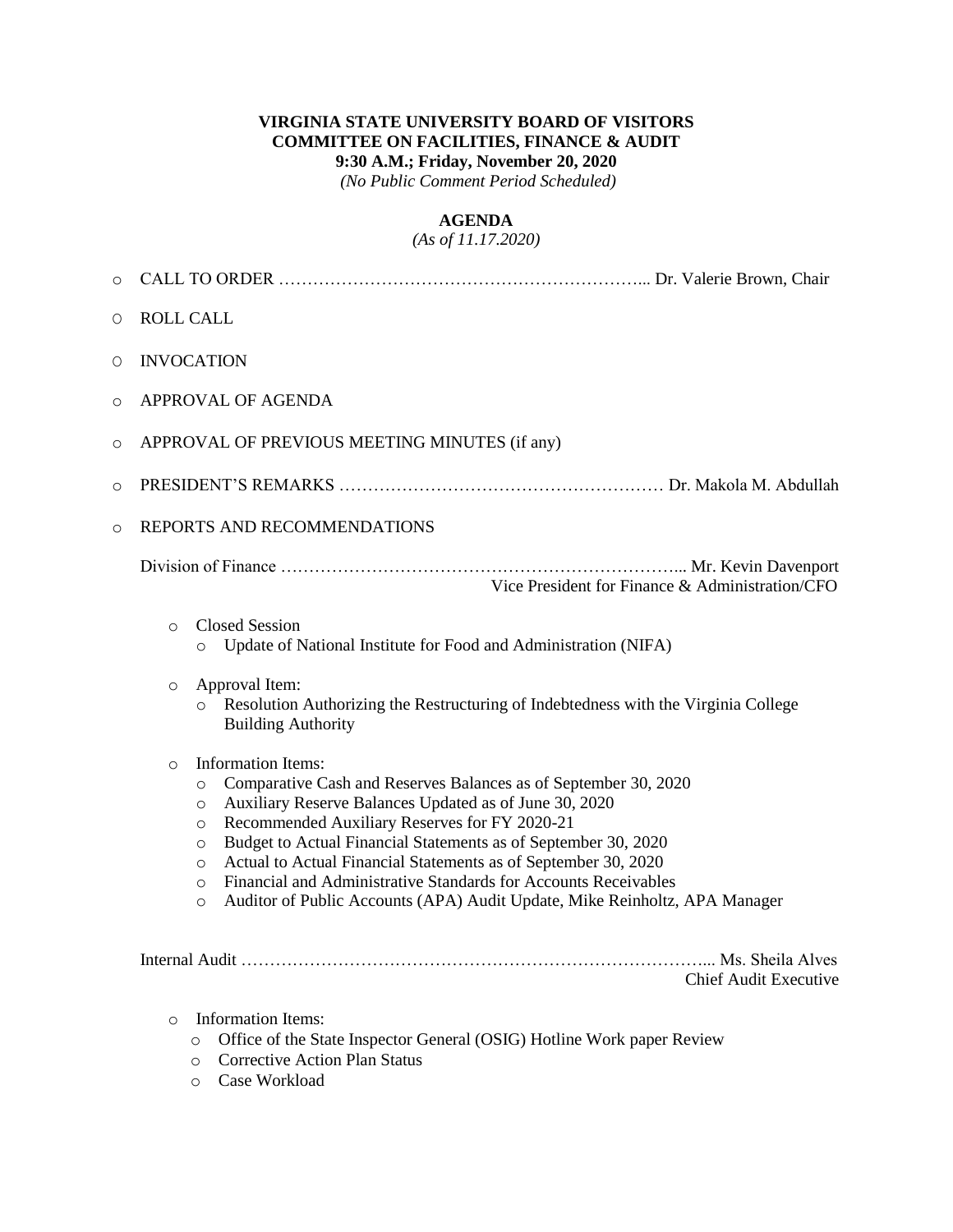**FFA Committee Agenda November 20, 2020 Page 2**

Internal Audit (continued)

- o Information Items:
	- o Audit Plan Status
	- o Consulting Services
	- o Risk Alert

|  | Chief of Staff |  |
|--|----------------|--|

- o Information Item:
	- o Technology Services Update

#### OTHER BUSINESS

ADJOURNMENT

*\*\*All start times for committees are approximate. Meetings may begin either before or after the posted approximate start time as committee members are ready to proceed. Meetings may also end either before or after the posted time. The Board reserves the right to change its schedule as needed.*

*11.17.2020*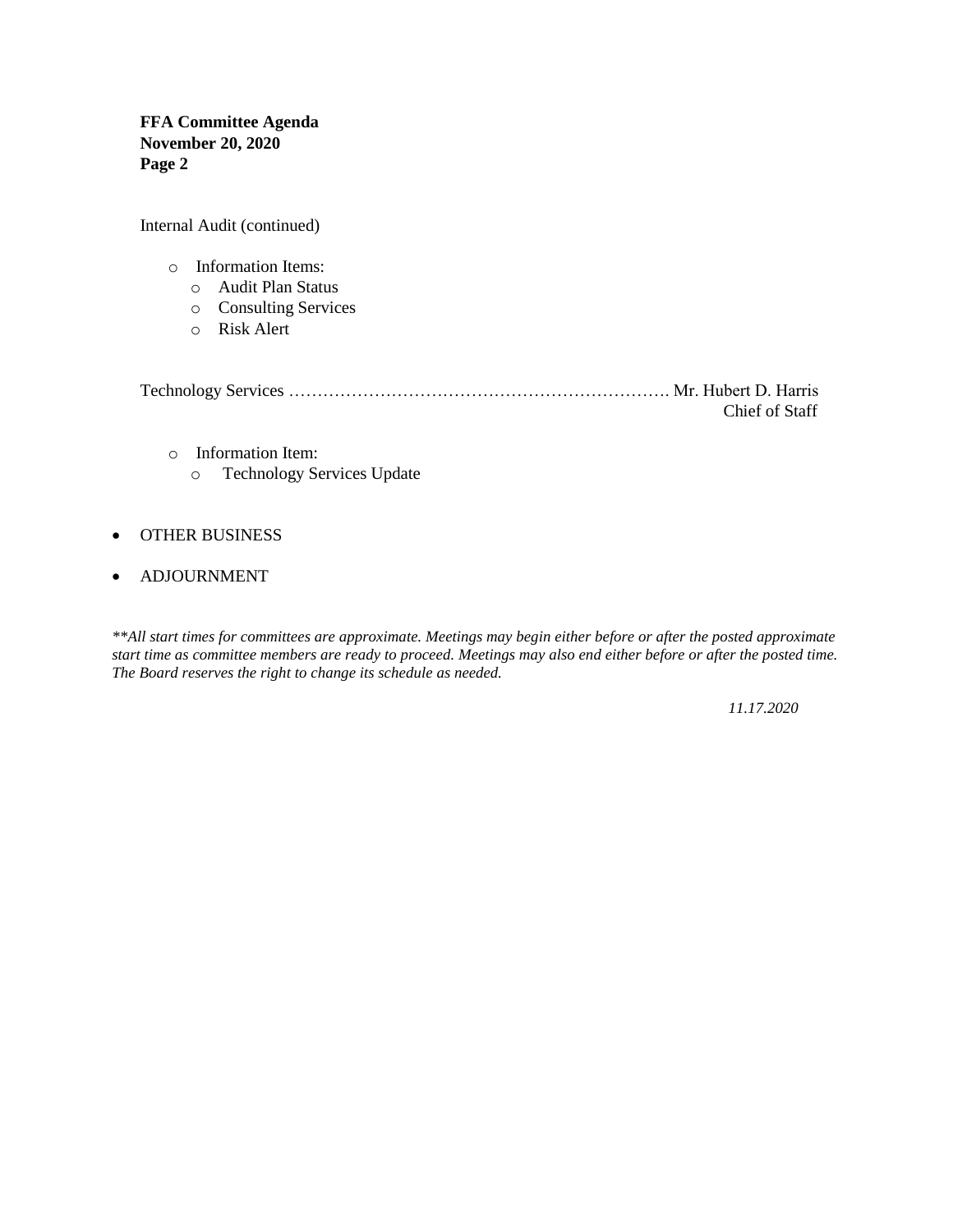## **VIRGINIA STATE UNIVERSITY BOARD OF VISITORS FACILITIES, FINANCE AND AUDIT COMMITTEE APPROVED MEETING MINUTES Gateway Dining & Event Center, Second Floor November 20, 2020**

## **CALL TO ORDER**

Dr. Valerie Brown, Chair, called the Facilities, Finance and Audit Committee meeting to order at approximately 9:30 a.m.

#### **ROLL CALL**

A quorum was present.

*Committee Members Present:*  Dr. Valerie Brown Mr. Michael Flemming *(absent)* Mr. Charlie Hill *(electronic participation)*  Mr. Raul Herrera *(electronic participation)*  Mr. William Murray Mr. Jay Stegmaier *(electronic participation)*  Mr. Wayne Turnage Mr. Gregory Whirley Mr. Huron Winstead, Rector (ex-officio)

# *Others Board Members Present:*  Ms. Thursa Crittenden *(electronic participation)* Mr. Glenn Sessoms *(electronic participation)* Ms. Pamela Currey Dr. Christine Darden Dr. Ceslav Ciobanu, Faculty Representative Mr. Kameron Gray, Student Representative *(electronic participation)*

*Administration Present:*  Makola M. Abdullah, Ph.D., President Dr. Donald Palm, Senior Vice President/Provost Hubert D. Harris, Chief of Staff Kevin Davenport, Vice President, Finance/Administration/CFO Regina Barnett-Tyler, Interim Associate VP, Student Success & Engagement Charmica Epps Harris, Interim Associate VP, Institutional Advancement Sheila Alves, Chief Audit Executive Tanya Simmons, Office of Human Resources Dr. Tia Minnis, Associate Vice Provost/Executive Director, OPIE Rodney Hall, Asst. Vice President/Enrollment Services Eldon Burton, Director, Government Relations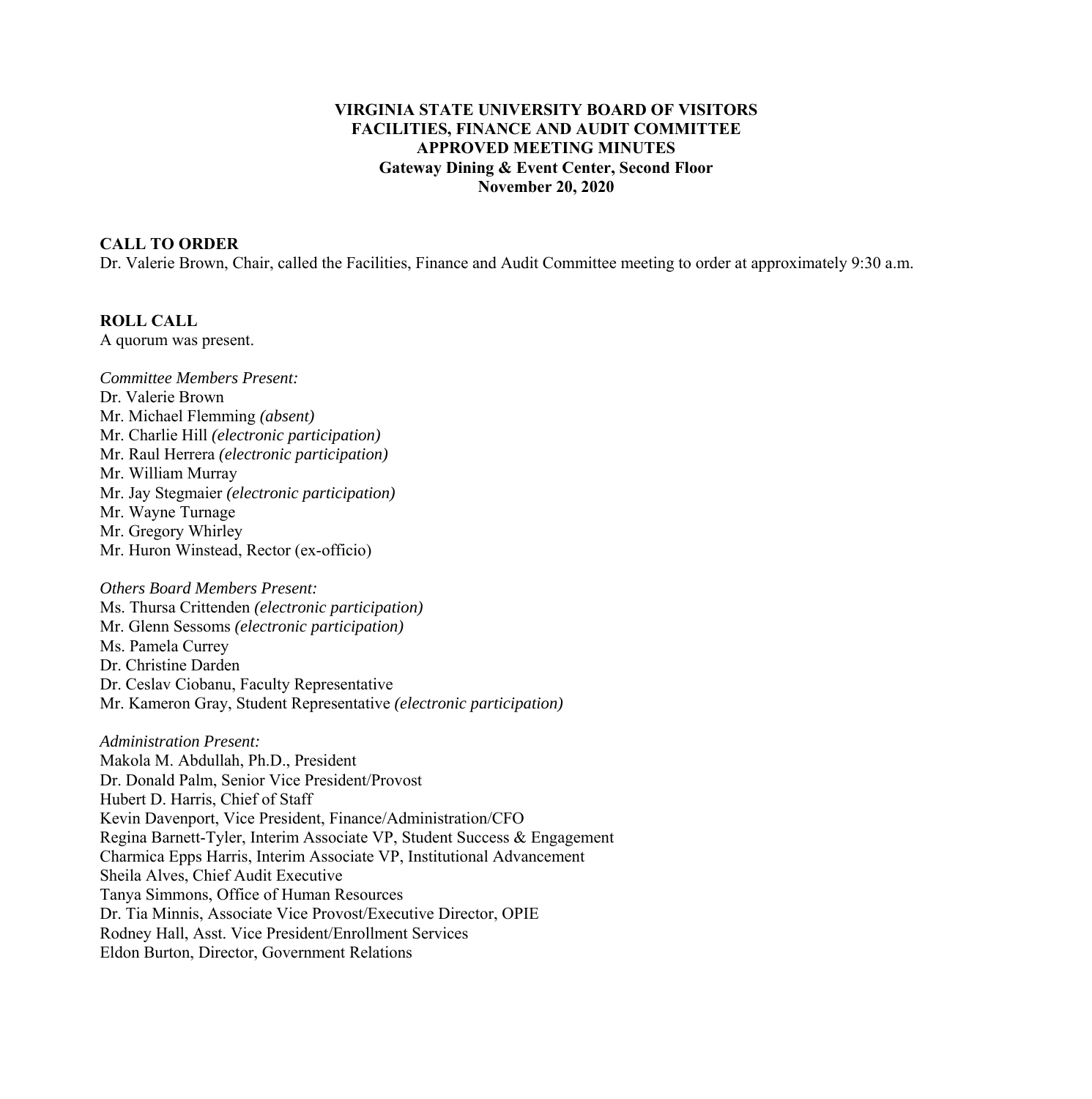Dr. Gwendolyn Dandridge, Interim Director, Communications Dr. Annie C. Redd, Special Asst. to President/Board Liaison

*Legal Counsel Present:*  Deborah Love, Senior Assistant Attorney General, Chief, Education Section

*Others Present:*  Jane Harris, Asst. Vice President/Capital Outlay Monica Brown, Staff Senate Yourdonus James, Director, Conference Center Benjamin Houck, Finance Adrian Petway, Budget Office Travis Edmonds, Technology Services Bonnie Holmes, Office of the Legal Counsel Danette Johnson, President's Office Deborah Jefferson, President's Office Mary Gromovsky, College of Agriculture Dr. Wondi Mersie, College of Agriculture Danika Clemmons, Student Health Center Randy Crowder, AV Chris Davis, AV

The following Board members participated by electronic means from remote locations identified below. The Board members participated by Cisco WebEx virtual meeting.

- Mr. Hill located in Hampton, VA; unable to attend due to medical reasons.
- Ms. Crittenden located in Suffolk, VA; unable to attend due to health and personal reasons related to the care of her mother.
- Mr. Herrera located in Burke, VA; unable to attend due to personal reasons related to the care of his mother.
- Mr. Stegmaier located in North Chesterfield, VA; unable to attend due to medical reasons related to the COVID-19 and family risks.
- Mr. Glenn Sessoms located in West Cordova, VA; unable to attend due to health reasons.

#### **INVOCATION**

Dr. Valerie Brown, Chair invited Mr. Rodney Hall to offer the invocation.

#### **APPROVAL OF AGENDA**

The agenda was approved by voice vote.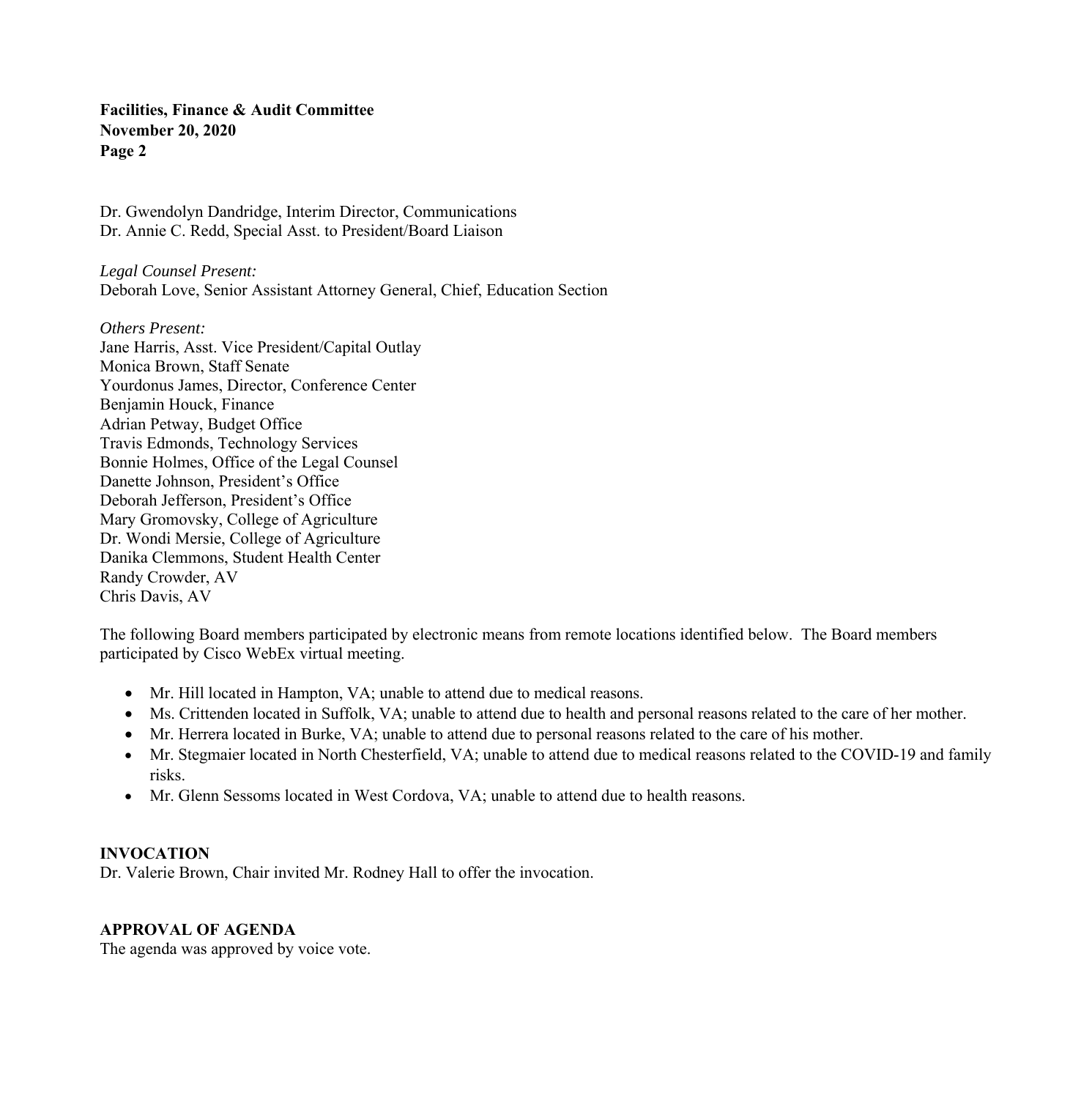## **APPROVAL OF PREVIOUS MEETING MINUTES (if any)**

The minutes from the September 18, 2020 committee meeting were approved by voice vote.

#### **PRESIDENT'S REMARKS**

Dr. Abdullah stated that there is a busy agenda today and he has no comments.

## **REPORTS AND RECOMMENDATIONS**

The Chair requested a motion to enter meeting into a closed session.

#### **CLOSED SESSION**

.

The Committee convened a closed session at 9:50 a.m. pursuant to Section 2.2-3711(A)(1) and 2.2-3711(A)(8) of the Code of Virginia involving the discussion of personnel matters and consultation with legal counsel regarding specific legal matters requiring provision of legal advice. More specifically, discussion about National Institute of Food and Agriculture (NIFA) matching funds. The motion called for President Makola Abdullah; Kevin Davenport, VP for Finance/CFO; Sheila Alves, Chief Audit Executive; Deborah Love, Senior Asst. Attorney General & Chief, Education Division; Dr. Annie C. Redd, Board Liaison; Dr. Donald Palm, Provost/Senior Vice President, Benjamin Houck, Finance; Dr. M. Ray McKinnie, Dr. Wondi Mersie, and Mary Gromovsky from the College of Agriculture, and Michael Reinholtz from APA to attend the closed meeting because (1) their presence in the closed meeting was deemed necessary; and or their presence would aid the Board in its consideration of this matter.

The Board re-convened in opened session at 11:22 a.m. with a roll call that the Committee discussed or considered only those public business matters lawfully exempted from open meeting requirements under the Virginia Freedom of Information Act and only such public business matters as were identified in the motions by which the closed meeting was convened.

#### **Division of Finance**

Mr. Davenport presented the corrective action plan for student receivables. He stated the requirement to not carry student receivables in excess of 10% and showed a chart outlining the plan to get the percentage back below 10%. He identified several problems including the write off not being done on time, not turning accounts over to the collections agency in timely manner, and the monitoring of the ratio. He elaborated on the staffing plan for this area including bringing the previous bursar back on a consulting basis to assist in the handoff to the new bursar.

The Chair asked several follow up questions about the calculation of the ratio and the extent to which students are allowed to return with balances. Mr. Davenport replied to these questions also providing further information about the process of sending out internal collection letters before turning the accounts over to the outside agency.

A board member asked if delays in the receipt of federal financial aid can contribute to this problem. Mr. Davenport stated that we do not assume the federal aid will come on time – many students go through a process called verification where they have to provide additional tax information that other students are not required to provide.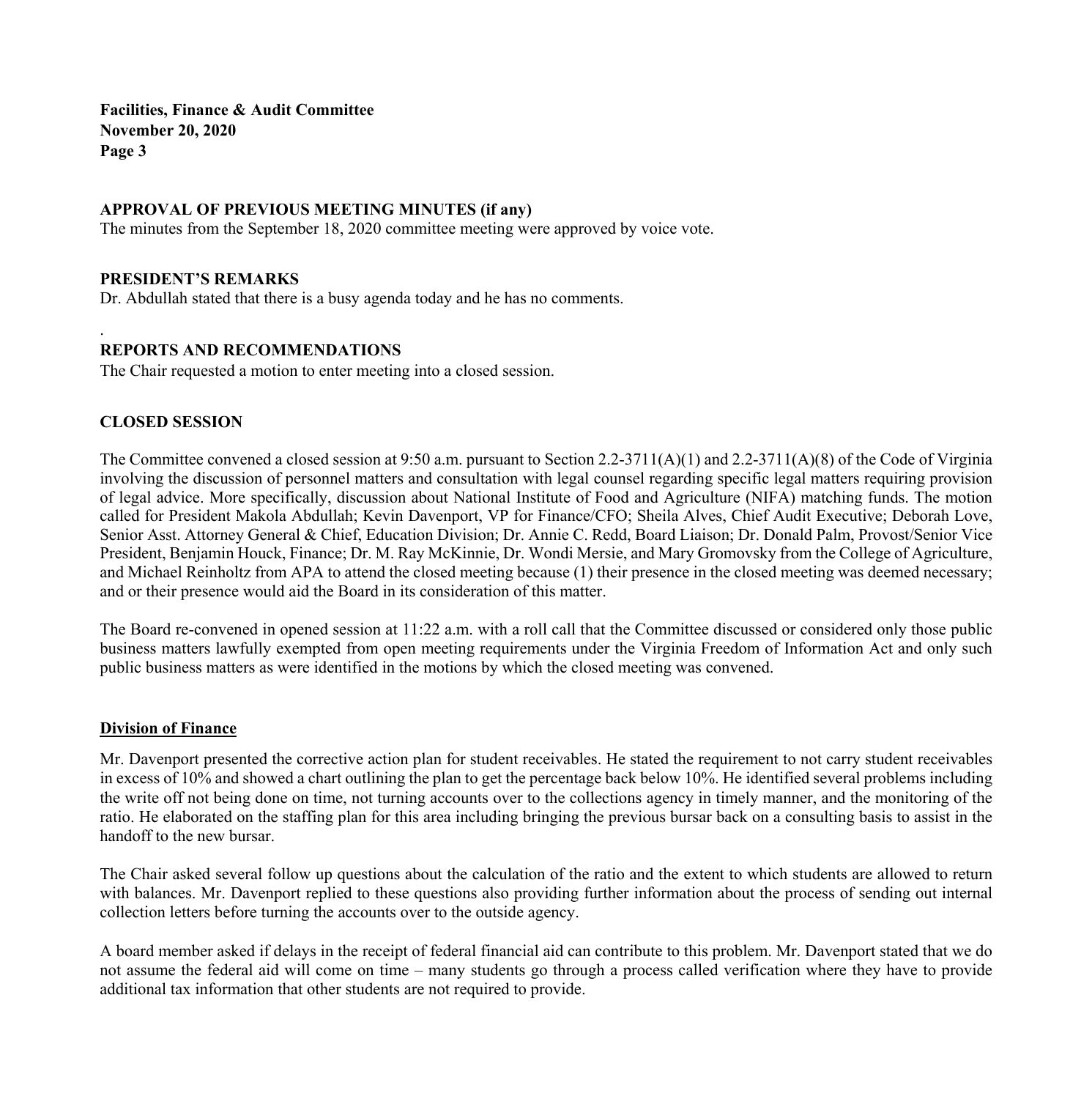A board member asked if there are opportunities to improve the handoff between the Financial Aid Office and the Bursar's Office. Mr. Davenport stated that he does see opportunities to improve this handoff, but that the issues with receivables are not attributable to this process.

A board member asked for explanation of the write off process and how many receivables have been written off for 2020. Mr. Davenport outlined the process for the write off adding that typically \$1.5 million is written off. The amount just written off for 2020 was about \$2 million.

A board member asked about collection efforts before the university turns the accounts over to the external agency. Mr. Davenport stated that those efforts could be better and reemphasized the need to address staffing shortages in this area.

Board members noted that the Internal Auditor considers receivables to be a major risk. Board members discussed how receivables could have a possible impact on the university meeting its performance standard.

A board member asked about the possible impact of COVID-19 on collections rates and whether this is something the Council of Presidents has discussed. Dr. Abdullah stated that despite the challenges of COVID-19, he and Mr. Davenport believe the collections rate can be below 10%.

A board member stated that the university should be careful in requesting a change to this ratio. Dr. Abdullah agreed and added that SCHEV is clearly sensitive to the University and how this standard could be tough for the University. However, he reemphasized the importance of getting the write off done on time.

A board member clarified that these receivables go back far before the pandemic. The board member emphasized that the university did not have proper staff in place – otherwise the standard would have been met. The board member stated disagreement with the idea that having underrepresented students contributes to the current issue with receivables. The board member emphasized the need to staff up to meet the volume and that the process needs to be managed better.

Legal Counsel noted that there has been a FOIA request relating to receivables made to every Virginia higher education institution. Counsel added that most institutions are providing high level responses to the request and that we can expect to see something about this matter in the news.

Mr. Davenport presented the resolution for the debt refinancing, explaining that the Treasury is refinancing two residence halls (Gateway and Quad II) that together constitute a large portion of the university's debt. He stated that this resolution is a ratification that Treasury will need as a part of the refinancing. He compared the two scenarios that were presented, one a traditional refinancing with savings up front versus case 2 where there is a larger payment at the end of maturity. He explained that he thought Case 2 would be burdensome to future administrations. He showed a projected net present value savings of about 15 %, adding that the bonds actually closed at a savings of 18%. He stated that this refinancing will provide immediate relief to offset substantial parts of the payment due to State Treasury in May. He explained how the savings break down between the first and second years.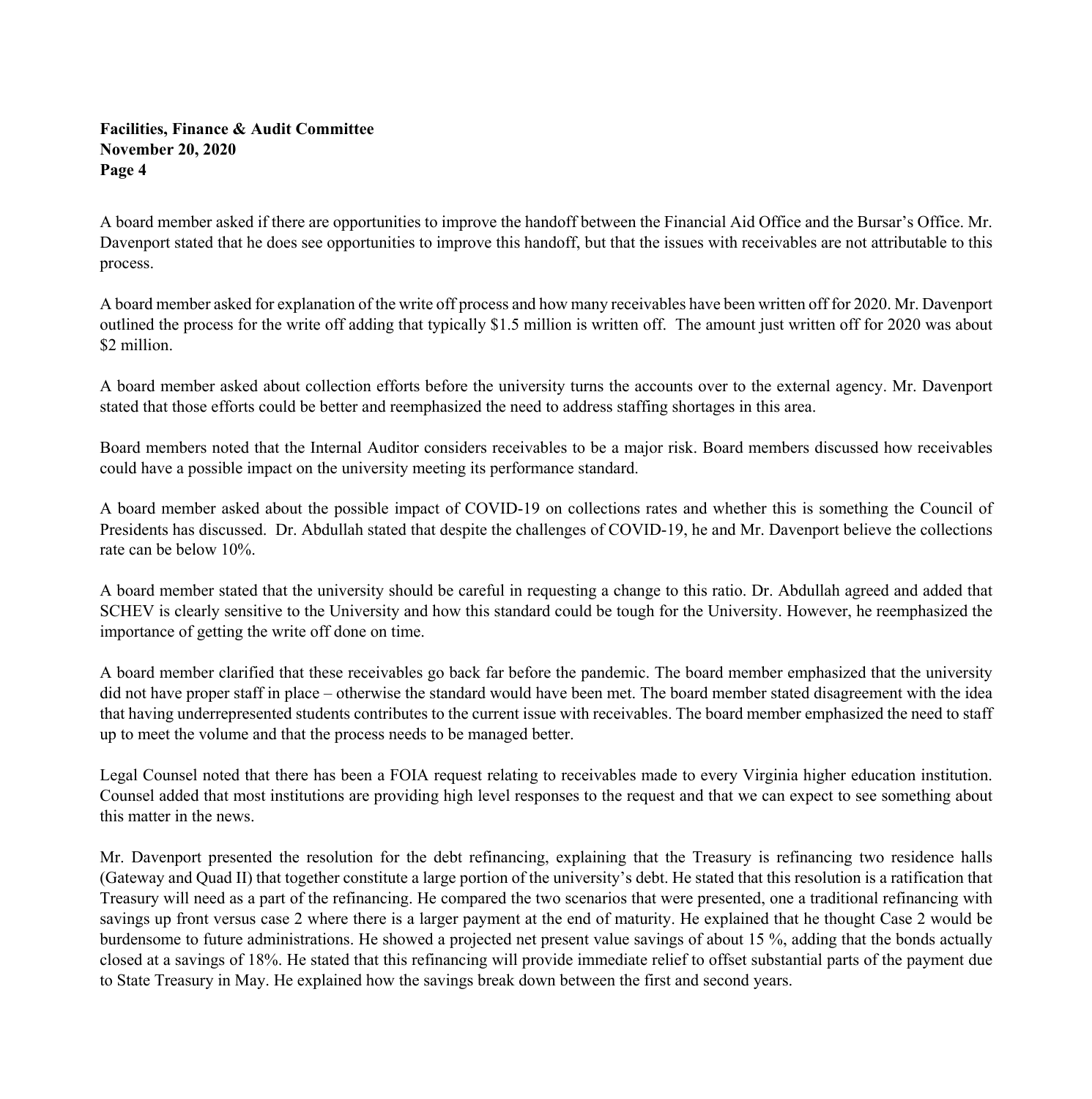A brief discussion followed regarding whether other debt issues held by VSU would be refunded. Mr. Davenport stated that these two issues being refunded represented the largest portion of debt in the portfolio. He also clarified that the savings will reduce the university's approximately \$9.7 million annual debt service payment.

Mr. Davenport presented the cash and reserve balances as of September 30<sup>th</sup>, adding context that this sheet was developed by the Budget Office and is reviewed several times per week and shared with the president. He walked through each line item also giving updates on the status of major budget items such as VCAN, financial aid, technology, tuition moderation, and stimulus funds. He noted that the overall cash positions of the university as well as Agency 234 have increased.

A board member asked about the various buckets of stimulus funds – specifically if there are any use it or lose it buckets of funds for which the university needs to be monitoring draw down schedules. Mr. Davenport expressed his agreement that this is a priority issue to monitor, stating that the earliest bucket of funds needs to be spent by December of this year. However, the HBCU stimulus funds do not end until December 31, 2021. The board member asked if the university has a spending plan. Mr. Davenport stated that overall he expects the funds to be used for computers for students and for various COVID-19 testing needs.

A board member asked whether "spending" in the context of these stimulus funds means whether the money is obligated or actually transferred. Mr. Davenport stated that he believes spending in this context refers to obligation (when the purchase order is created) but that he will seek clarification on this matter. Mr. Davenport replied to follow up questions on which stimulus items were already included in the budget.

A board member asked if the university can expect to get audited on stimulus funds. Mr. Davenport affirmed this and stated that he has already been providing information about stimulus expenditure to APA.

Mr. Davenport stated that there are still some funding sources such as debt relief that have not been factored into the budget that can help offset the \$15 million deficit. The Chair highlighted the fact that at the last meeting, the Board was concerned about needing to draw from reserves. Mr. Davenport stated that he is hoping to not have to take funds from reserves, highlighting that he expects to be reimbursed for the borrow from auxiliary reserves to float the Daniels Gym project. A board member asked if the totality of these inputs could possibly result in a surplus. Mr. Davenport stated that he is cautious because these additional sources are one-time funds.

Dr. Abdullah explained that the university's existence is stable during this difficult period. He also noted that he does not expect COVID-19 related layoffs this year. He stated that he plans for the University to open for the spring, but doing so is not a certainty at this point.

A board member stated that, if the institution comes out of the worst public health crisis in years with a financial situation as currently projected, it would be amazing. The board member stated that phase one vaccines may be out by February. Then by April going into summer, there will be broad distribution of millions of vaccines. The board member noted the challenge of ensuring students get vaccinated.

A board member explained that the university will need to fight against anti-vaccination sentiment that is prevalent on social media. The board member emphasized the importance of launching a campaign that is effective in reaching students, noting that the university can use stimulus funds to do so.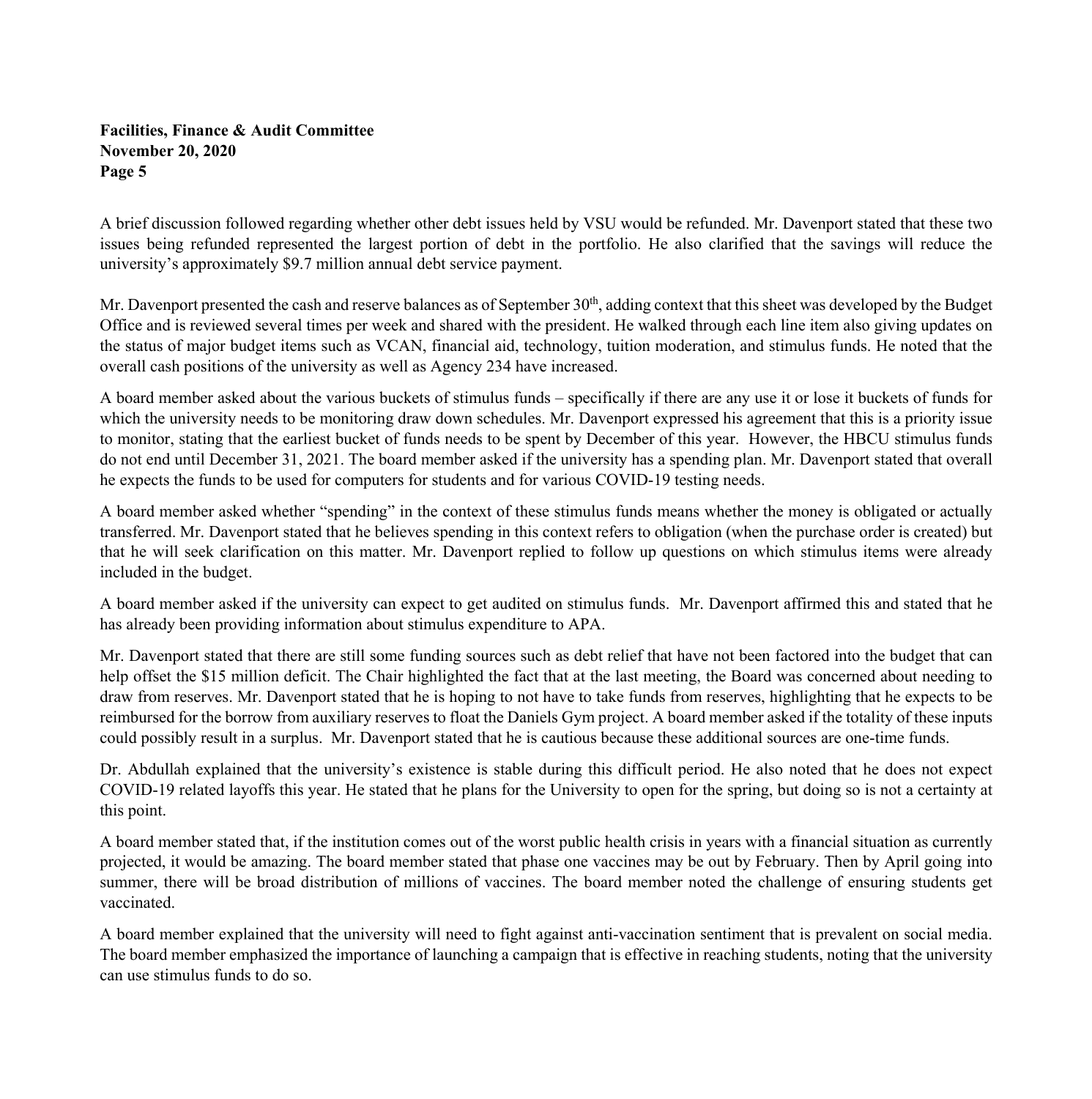A board member stated that, in the event there are surplus funds, it would be beneficial to have a reserve fund set aside to address a gradual ramping up of enrollment to pre COVID-19 levels. The Chair also emphasized that if there are additional funds available beyond reserve targets, it would be prudent to earmark these funds. Dr. Abdullah agreed that it is essential to always look for opportunities to invest in making the institution better.

A board member stated that Finance Committee should have input into budget process for the upcoming year. The board member emphasized that the Committee should be able to consider possible options for investment in the context of the strategic plan, such as business process review or review of the athletic programs. Dr. Abdullah noted that it has been a challenging time for athletics, but that he sees opportunities.

A board member expressed concern that a 1% replacement reserve is not enough. The board member asked if the university has a replacement schedule that lays out facility needs for the next ten years. The board member asked what that schedule looks like in relation to the reserves available to cover those needs. Mr. Davenport stated that the university tracks the level of deferred maintenance on each building, also citing the FCI which compares the level of deferred maintenance to replacement value for each building. He stated that the administration tries to keep the FCI under a certain threshold, before it is necessary to create a capital project.

The board member followed up that the university should know what facilities maintenance costs are coming up on the horizon further out than just one year.

Ms. Jane Harris discussed what data is tracked in the facilities database. She cited the historic dorms, which have the greatest need. She discussed building inspection practices, which take place once per year. Dr. Abdullah added that it is the intent of his finance team to carry \$21 million in auxiliary reserves, noting that this is a larger amount than typically carried by schools of similar size to VSU.

Mr. Davenport presented the Budget to Actual and Actual to Actual reports as of September 30, 2020, walking through each of the notable line items. Dr. Abdullah noted that the process of developing a budget for next year will be even more challenging situation than the current year. The Chair thanked Mr. Davenport for his work in presenting this information.

The Chair addressed the topic of giving to support the University, citing the value of board members giving to the institution. She expressed a goal of 100% board members giving to VSU. She also outlined an idea where students could be utilized in a work-study arrangement to assist in reaching out to alumni on a consistent basis.

#### **Division of Internal Audit**

Ms. Sheila Alves presented an update on an Office of the State Inspector General (OSIG) work paper stating that VSU's Internal Audit processes and techniques were audited by OSIG, and that the audit techniques and processes were favorably reviewed. The Chair and board members congratulated Internal Audit and its staff.

A board member suggested that Internal Audit consider obtaining a standing contract with an outside company that can perform audits to be used on an as needed basis. This company could be used if the department needs to perform an emergency review, but does not have staff to perform such review.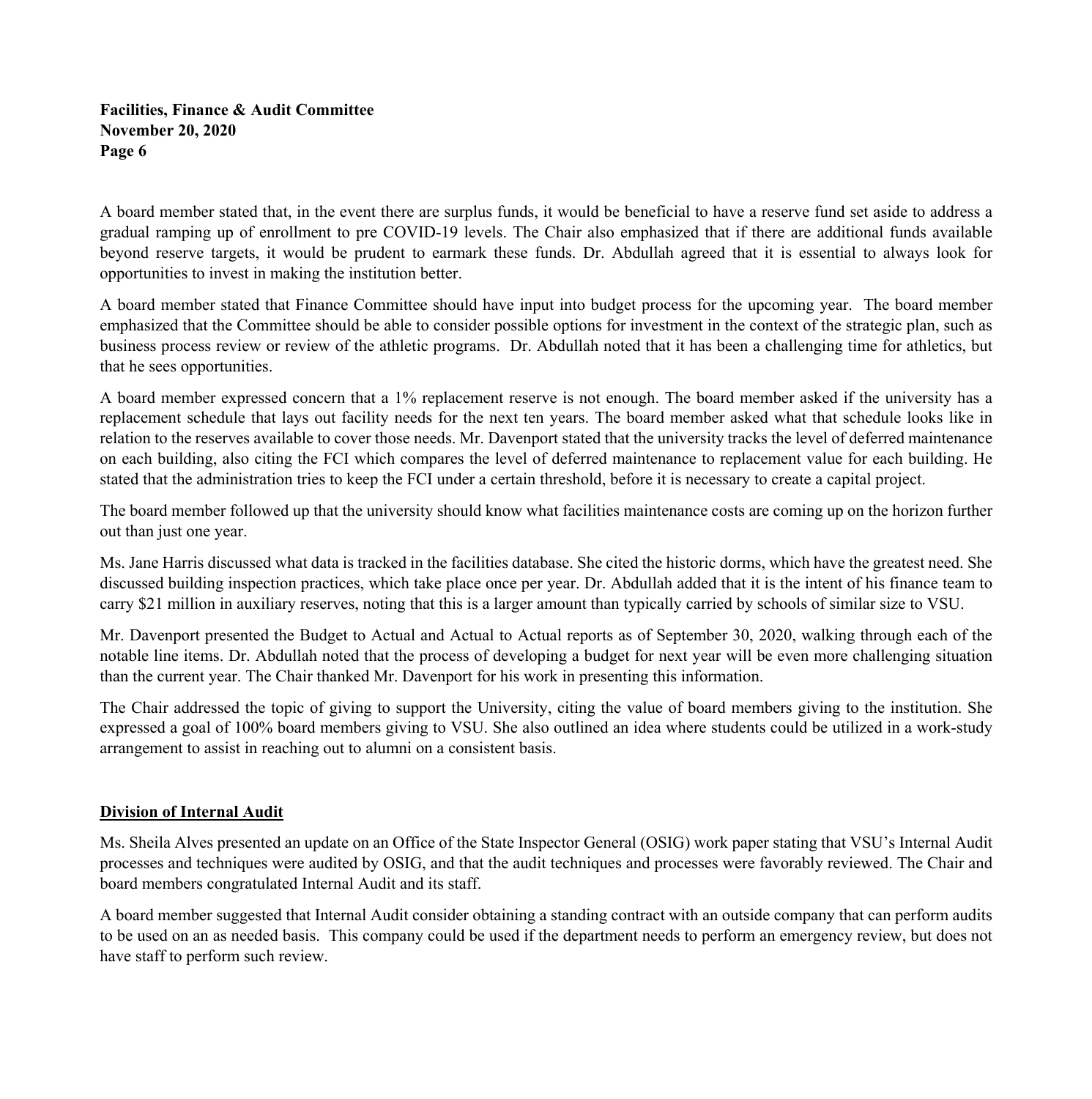Ms. Alves presented a corrective action plan update showing a total of 42 items including 11 new items since last board meeting. She presented a breakdown of which areas the cases fall and a breakdown of the timing of corrective action.

The Chair asked what average expectation is for closing cases. Ms. Alves stated that the reason why certain cases are not closed would be best addressed by management. She stated that outstanding audit items could be a hindrance to attaining Level 2, and also noted that the University is at risk of losing its card program. She stated that there are a number of audit items where no movement has been made in two years.

A board member asked what needs to be done to see progress, also asking if there is plan in place. Ms. Alves explained that the summary of the findings and management's plans to correct can be found in the diligent reports. The Chair asked why the plan has not been met. Ms. Alves stated that when an area is ready, Internal Audit can test to see if the control put in place has been adequate.

Ms. Alves presented a breakdown of hotlines and special investigations.

Ms. Alves presented an update on the Capital Outlay audit. She noted eleven findings and explained core areas of findings, including issues related to project management oversight, support, and retention and safeguarding of documentation.

A board member asked what it means to "assume the risk" of the audit. Ms. Alves stated that it means that we are leaving the university open to this risk factor that we cited.

A board member asked if there is a way that these risks can be prioritized in order of their likelihood to actually happen. Ms. Alves stated that this is something her area can assist with, noting that her report does give an associated dollar risk for each category.

A board member stated concern over the university administration's rejection of the entire audit, stating that in their entire career they've never seen an entire audit rejected by management. The board member expressed that similar actions have placed the university in positions where amounts in excess of a million dollars need to be repaid.

A board member expressed concern about the possible impact of the Capital Outlay audit on accreditation.

A board member stated a different view regarding management's response to the audit, noting they viewed the university's response letter as providing good explanations of the status of the items as opposed to dismissing the audit. The board member also expressed some concerns over possible inaccuracies in the audit. The board member also stated that, with respect to accreditation, it is their view that the University would not be seen as negligent.

Ms. Alves stated that Internal Audit sought to find concrete evidence for the findings. She stated that she spent time reviewing the responses from management and they do not provide any written documentation that supports their position. She stated that if proper documentation is provided, Internal Audit can clear the item. However, in most cases proper documentation has not been provided.

Board members engaged in a discussion regarding Level 2 and the pertinent requirements and objectives.

A board member suggested that university leadership go back to the table with the Chief Audit Executive and develop a plan to fix this issues so that the university does not miss any SCHEV standards. The board member also emphasized that people on the state level have gone out on a limb to assist VSU in attaining Level 2 and failure to address these audit findings will not look good.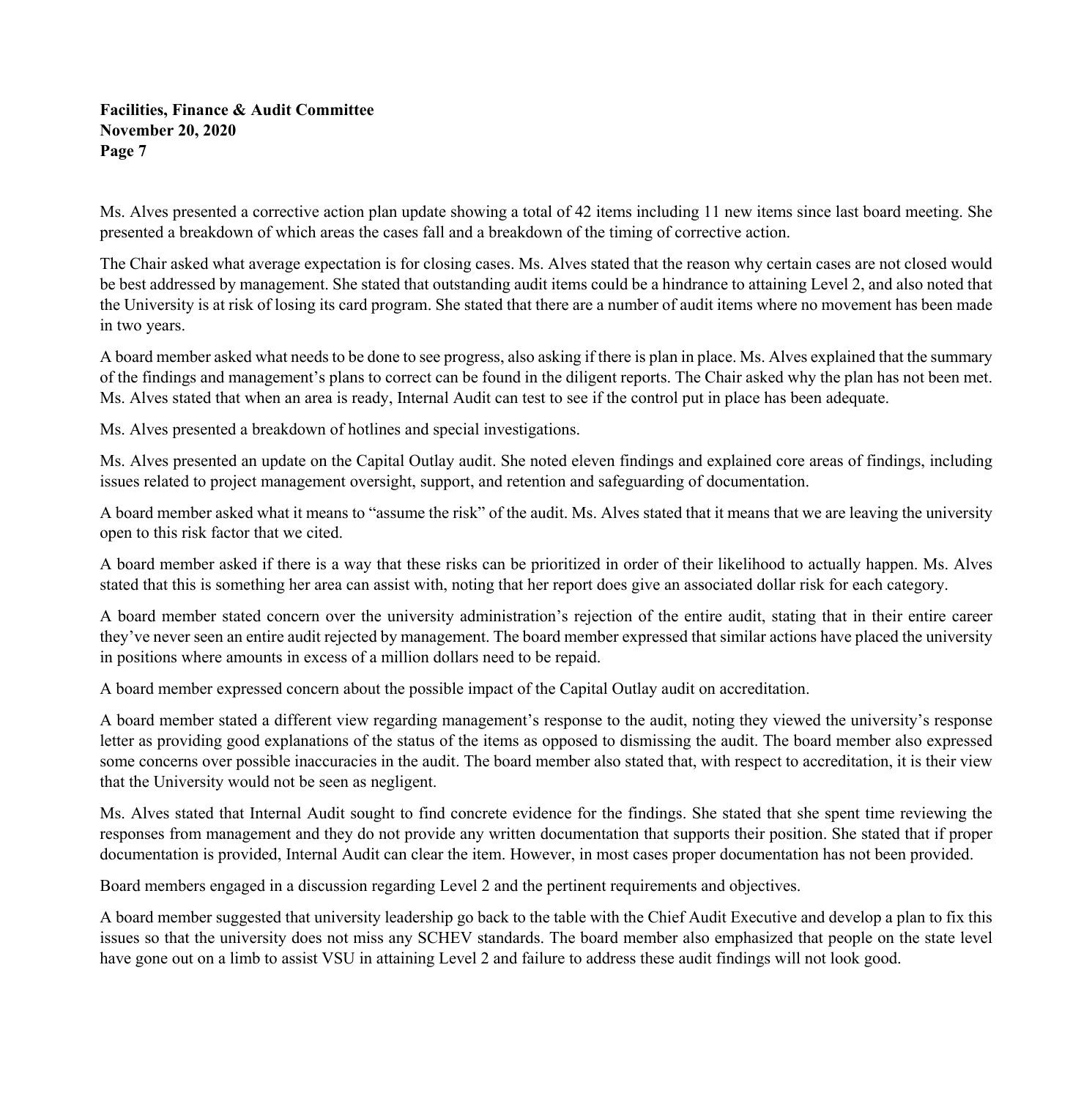A board member added that many of the findings in the audit were related to documentation and controls, suggesting that a list be made to prioritizing the items that may affect the university's ability to attain Level 2.

A board member asked if there is step that can be taken to reconcile the perspectives of the university administration and Internal Audit with respect to their disparate views on the Capital Outlay audit. Ms. Alves stated that Internal Audit needs to be provided with documentation in order to clear the findings, noting that in some cases the documentation is old or missing, even in instances where documentation is supposed to be kept for the life of the building.

A board member noted some complexities than can accompany projects where the university did something innovative such as building the water tower, where there was a complex partnership with the county. The board member stated that there could be issues where the project would be non-compliant with policy from Internal Audit's perspective, even though the end result of the project was very advantageous. Ms. Alves stated that Internal Audit is never trying to stop people from being innovative. But she stressed the need in such cases to create documentation in place which states reasons why it might not be possible to follow all terms of a policy. Such documentation serves as a safeguard.

Dr. Abdullah stated that a second look needs to be taken at the response letter. He stated that an emphasis was placed on what was happening at the time as opposed to going through policy statements.

A board member stated that Level 2 status is based on a much broader assessment of categories set out by SCHEV, adding that the restructuring act was based on schools wanting more independent authority. The board member stated that as long as the university is meeting those statewide SCHEV goals, the board should not paint a picture that VSU is disqualifying itself based on an audit that the auditor and university disagree on. The board member suggested that the university and auditor find ways to improve their working relationship.

The Chair emphasized the way to mitigate findings such as these is to write memos to file justifying what compliance with a certain policy was not met.

Dr. Abdullah stated that he has heard the Board's comments and will make sure that addressing these matters is prioritized for February's meeting.

# **Division of Technology Services**

Mr. Harris presented various slides outlining the digital divide issues faced by VSU students, such as not having broadband or computers. He explained that lots of students were using smartphones to perform writing assignments, which yielded lower quality writing. He outlined the many financial and logistical hurdles that his department had to clear in order to get laptop computers to the students. He explained how ultimately the technology stipend was the best solution, enabling students to buy a computer from the bookstore rather than having to use their smartphones.

The Chair asked about the presence of so many of these roadblocks given that many schools are utilizing a variety of platforms for online instruction. Mr. Harris explained that this is an example of where the Higher Education Restructuring Act puts VSU at a disadvantage, citing many of the additional steps that must be taken with respect to technology related procurement.